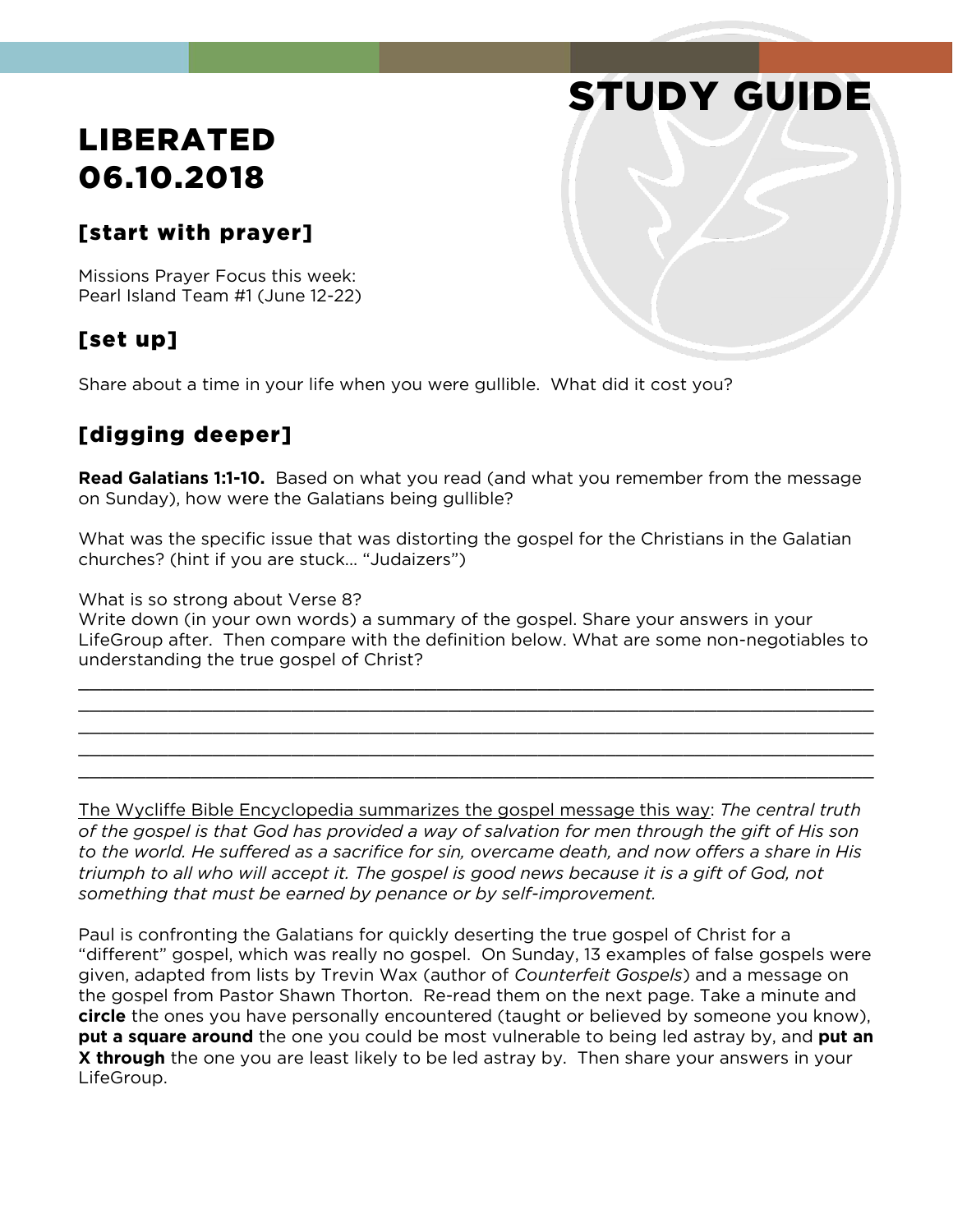- 1. **Therapeutic Gospel**: Sin robs us of our sense of fullness. Christ's death proves our worth as humans and gives us power to reach our potential. The church is here to help us feel happy and feel good about ourselves.
- 2. **Moralist Gospel**: Our big problem is sins (plural) and not sin (nature). The purpose for Christ's death is to give us a second chance and make us better people. Redemption comes through God's helping us have spiritual willpower to be more moral. The church's job is then to help promote and legislate morality for everyone else, whether or not they ever come to know Jesus as Savior.
- 3. **Mystic Gospel**: Salvation comes through an emotional experience with God. The church exists to provide me with powerful experiences to help me feel close to God and pursue a mystical union with Him.
- 4. **Works Gospel** We have to pursue more good deeds than bad deeds in this life to be made right with God. Jesus showed us the way. Now, it's up to us to do enough good works to be let into heaven.
- 5. **Legalistic Gospel** Sin is failing to keep Christian rules and behavior. Once we become a follower of Christ we will live up to certain spiritual standards and the church helps us know what those standards are by giving us the religious rituals to keep, and divine expectations to fulfill.
- 6. **Universal Gospel** We don't have any personal responsibility in regards to our sin nor in responding to the death and resurrection of Jesus. Everyone will be saved because of Jesus, so just do the best you can in life to be kind to others and leave this planet a better place than when you arrived. God will reward all and judge no one – except maybe the extremely evil people from human history.
- 7. **Spiritually neutral Gospel** As long as we have a sincere faith in something and follow a spiritual path of some kind, God will accept us. All spiritual paths lead to God and heaven. It's just better if we make Jesus a part of the path since He is such a good example and heroic martyr.
- 8. **Fire Insurance Gospel** As long as we prayed a "sinner's prayer" at some point in our life then we are saved. No life transformation needs to be evidenced, we are covered by this prayer and can go on living life as we choose free from the worry of hell.
- 9. **Prosperity Gospel** Jesus wants us to live a life of health and wealth. If we really have faith in Jesus, then we will be untouched by the brokenness of this world and live out God's desire for us to be successful, rich, powerful, and daily a recipient of His special favor only reserved for those who truly believe in Jesus.
- 10. **Poverty Gospel** As followers of Christ, we can never possess or enjoy anything in this world. A true faith relationship with Jesus results in choosing to be materially poor and spiritually rich. You cannot be a Christian and enjoy material possessions or earthly experiences.
- 11. **Social Activist Gospel** Jesus died and rose so that we can be social and political activists in our culture. Individuals hearing about the person and work of Jesus Christ is not as important as our efforts to bring social justice and peace to all areas of society.
- 12. **Self-Help Gospel** We are our own worst problem and our negativity about ourselves hinders us from fully achieving all that we are and can be. Jesus wants us to see how great we really are and then pursue letting that greatness out. The solution to our problems is already within us and He is there to cheer us on.
- 13. **Labelism Gospel** Dedication to our own subcultural expression of Christianity, clearly convincing ourselves that those who understand Christ the most, think the way we do. You can only trust those who gravitate toward your particular subculture (a conservative, liberal, political, denominational, racial, or gender association). Only those who align with your label and language understand the Bible and Jesus accurately.